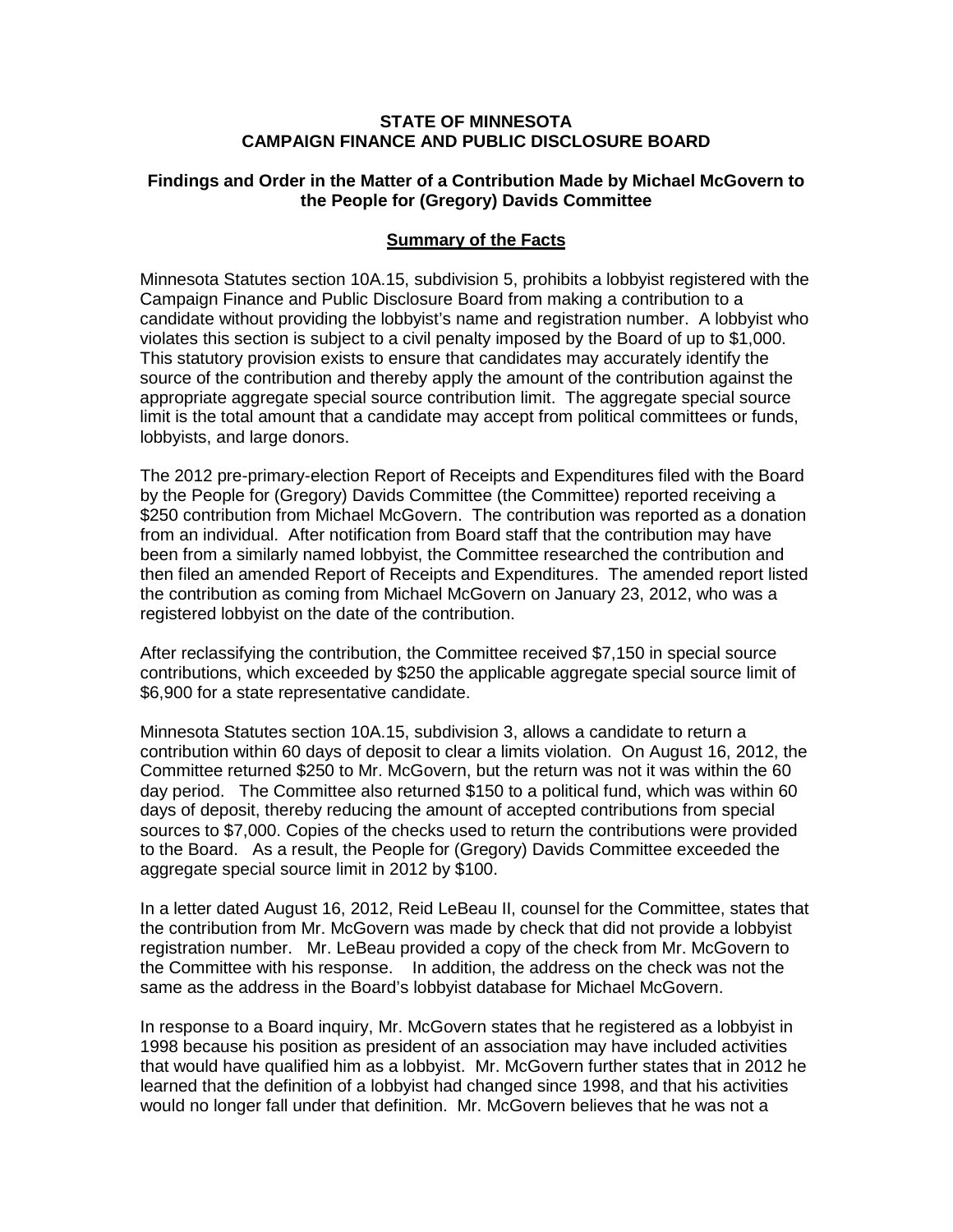lobbyist when he made the contribution to the Committee. However, Mr. McGovern did not terminate his lobbyist registration until August 22, 2012.

This matter was considered by the Board in executive session on September 13, 2012. The Board's decision is based on the correspondence from Mr. LeBeau and Mr. McGovern and on Board records.

## **Based on the above Summary of the Facts and Relevant Statutes, the Board makes the following:**

## **Findings Concerning Probable Cause**

- 1. There is probable cause to believe that Michael McGovern violated Minnesota Statutes section 10A.15, subdivision 5, by contributing \$250 to the People for (Gregory) Davids Committee without providing his lobbyist registration number with the contribution.
- 2. There is probable cause to believe that because there was no registration number to identify the donor as a lobbyist the People for (Gregory) Davids Committee accepted the donation with the belief that the contribution was from an individual, and not from a registered lobbyist.
- 3. There is probable cause to believe that the People for (Gregory) Davids Committee has returned \$250 to Michael McGovern, thereby removing the excess contribution from its account.
- 4. There is no probable cause to believe that the violations were intentional or done with the intent to circumvent the requirements of Minnesota Statutes Chapter 10A.

## **Based on the above Findings, the Board issues the following:**

#### **Order**

- 1. The Board imposes no civil penalty on the People for (Gregory) Davids Committee for exceeding the 2012 aggregate contribution limit from special source contributors.
- 2. The Board imposes a civil penalty of \$250, which is one times the amount of the contribution, on Michael McGovern for failure to provide a registration number with the contribution.
- 3. Michael McGovern is directed to forward to the Board payment of the \$250 civil penalty, by check or money order payable to the State of Minnesota, within 30 days of receipt of this order.
- 4. If Michael McGovern does not comply with the provisions of this order, the Board's Executive Director may request that the Attorney General bring an action for the remedies available under Minnesota Statutes section 10A.34.